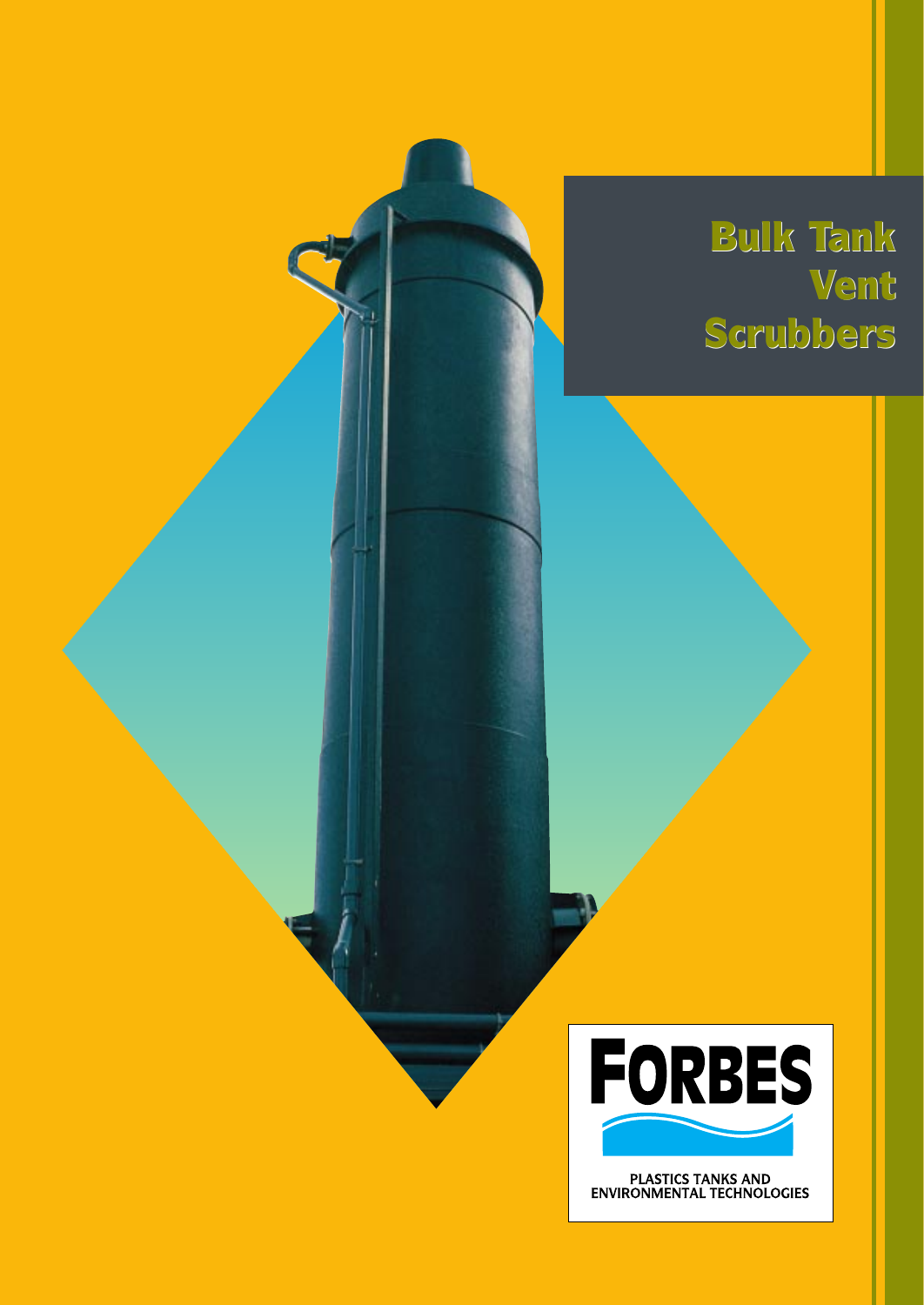# **Bulk Tank Vent Scrubbers** SB30R

**Standard systems designed to minimise environmental nuisance from the storage and handling of fuming chemicals. Throughputs up to 25m3 per minute.**

These scrubbers are most often used to counter the release of fumes during the storage and handling of ammonia and hydrochloric acid. These standard models are adaptable for other applications and we can supply custom-designed scrubbers - please discuss your requirements with us.

## **ONCE THROUGH ONCE THROUGH**

The basic models use 'once through' water producing dilute solutions which may in some instances be disposed of through the site drainage system subject to the normal approvals.

## **RECIRCULATION RECIRCULATION**

SB2R, SB4R and SB30R incorporate an integral sump tank with recirculation pump, facilitating the use of neutralising solutions as scrubbing liquors (e.g. caustic for hydrochloric acid fumes). The scrubbing liquor needs regular monitoring and careful disposal.

### **CONSTRUCTION CONSTRUCTION**

All Forbes fume scrubbers are light and easy to install. Construction is almost entirely from plastics materials which are corrosion-free and require virtually no maintenance. Standard recirculation units are fitted with magnetic drive, seal-less, low maintenance pumps. Each scrubber unit is issued with a comprehensive installation, operation and maintenance manual.



#### **MODEL SB2 MODEL SB2**

Designed particularly for scrubbing the fumes vented during intended to handle the high volume of fumes produced dur or pressurised 'Flo-bin' system.



#### **MODEL SB4 MODEL SB4**

Designed especially to handle ammonia and pressurised 'F

#### **MODEL SB30 MODEL SB30**

Applying high efficiency technology, the SB30 is designed t pressurised tanker delivery.

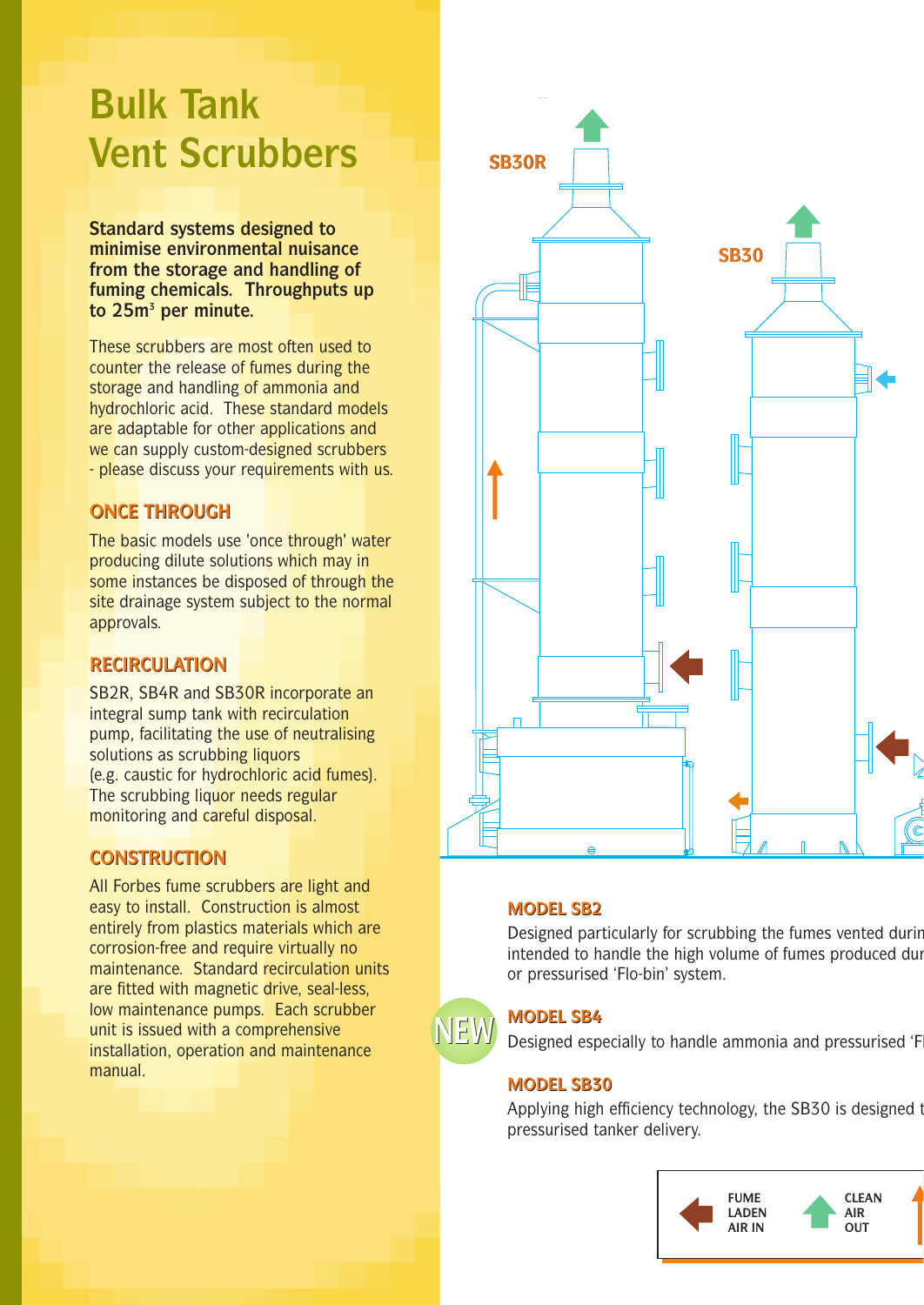## **INTERMITTENT INTERMITTENT CONTROLLER**

All scrubbers can be supplied with a control unit to activate the pump or water inlet valve to keep the scrubbing media wetted during static storage conditions.



ng static storage and pumped discharge, the SB2 is NOT ring deliveries above 7 psi from air pressure tanker discharge

lo-bin' (IBC) pump-over type deliveries up to 15 psi.

to cope with the surge of 'pad air' at the end of a large volume









PLASTICS TANKS AND<br>ENVIRONMENTAL TECHNOLOGIES